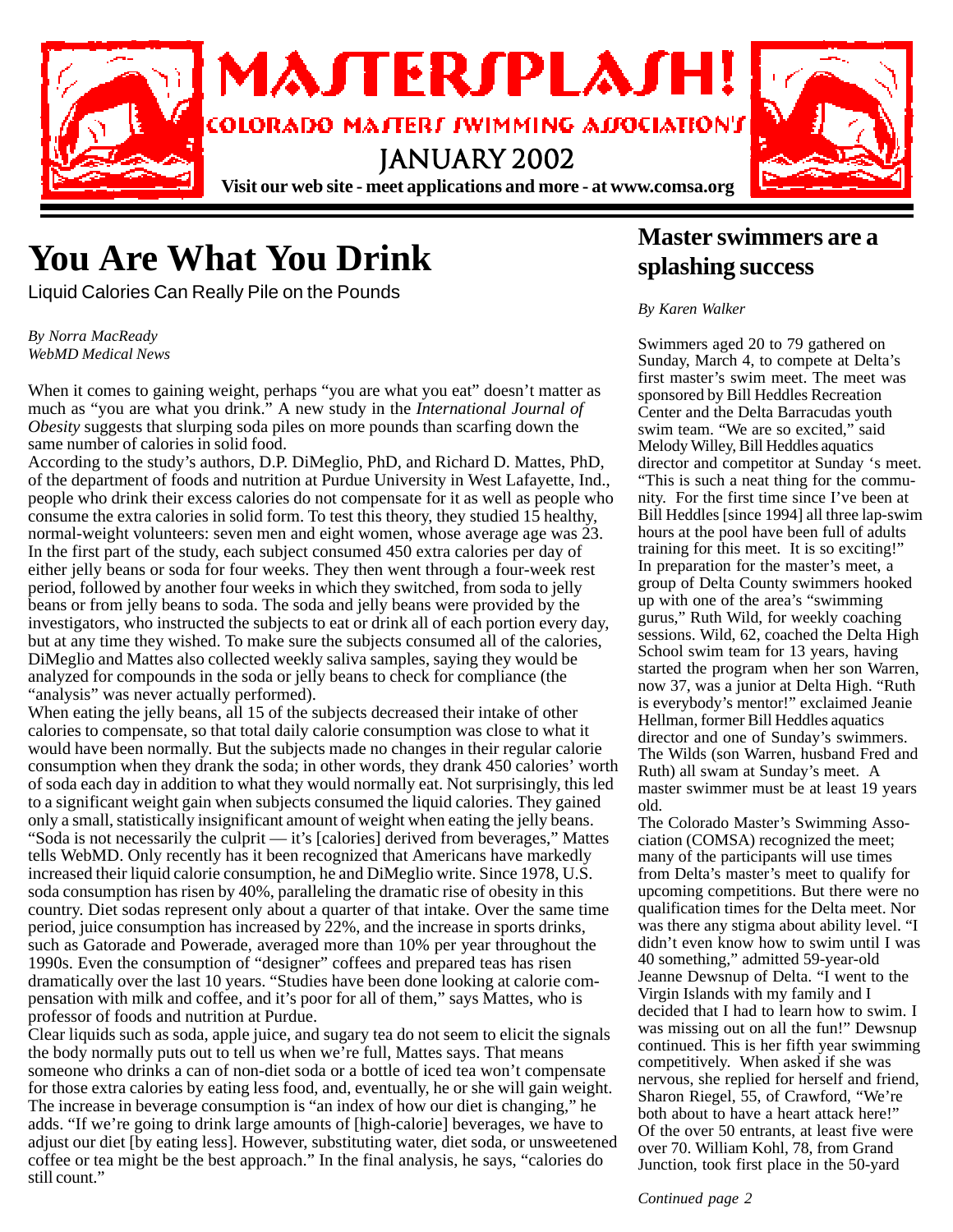COMSA Executive Members **President** Dennis West 2447 Hooker St Denver, CO 80212 (303) 332-1625 coquest@milehigh.net

**Past President** Melanie Dullea 9162 S. Kenwood Ct. Highlands Ranch, CO 80126 (303) 791-0309 meljodullea@cs.com

**Vice-President** Cindy Hawkinson 4955 South Meadowlark Dr. Castle Rock, CO 80104 (303) 660-5501 cinswims@earthlink.net

**Secretary - Sanctions** Marcia Anziano 4235 E. 7th Ave Denver, CO 80220 h (303) 355-5330

w (303) 986-1558 Fax (303) 985-1556 marfer@worldnet.att.net

**Treasurer** Susan Nolte P.O. Box 260523 Highlands Ranch, CO 80126 (303) 470-1660 chrisnolte@msn.com

> **Registrar** Jack Buchannan P.O. Box 2609 Edwards, CO 81632 Toll Free 1-877266-7234 fax (970) 926-7953

**Safety** Liz Stock (303) 477-4344 w) (720) 913-1734

**Records** Chris Nolte (303) 470-1660 chrisnolte@msn.com

**Top Ten Mark Plummer** plummer@columbine.net

**Social** Opening for a volunteer Contact Dennis West (303) 332-1625

**Officials** Deanna Johnson (303) 791-9147 kddmjohnson@msn.com

> **Marketing** Cathy Drozda (303) 255-9556 ardrozda@rmi.net

**Webmaster** Steve McDanal (303) 236-1187 stev\_mic@ecentral.com

**Rob Nasser** (303) 791-7843 - Home (303) 470-4258 - Work (303) 882-3797 - Cell rnasser@qwest.net

#### *Continued from page 1*

butterfly. "I started swimming competitively around 12 years ago," he said between swimming the 50-yard freestyle, 50-yard butterfly, 50-yard breast stroke, and 100-yard freestyle events. "I've been swimming in the Senior Olympics in Greeley ever since then," he added. Kohl, like most of the swimmers, began swimming to keep in shape. "But I really like the competition," Kohl admitted with a smile as he picked up his goggles for his next event.

Athletes from Delta, Gunnison, Montrose and Mesa Counties were competing at the Heddles meet, as well as some from the Front Range. Steve McDanal with COMSA in Denver was swimming, among other things, the 200 individual medley (an event where the swimmer must swim 50 yards each of the butterfly, backstroke, breaststroke and freestyle without drowning!) McDanal survived taking first in his age category. Behind the scenes was the Delta Barracuda swim team, providing necessities of a meet such as computer set-ups in the offices for accurate heat sheets (who swims what, when and in which lane) and time posting, to referees, timers, and starters. The parents, as well as the Barracudas themselves, helped organize and run the master's meet as a fund raiser for the team. Explained Linda Hollingshead, Barracudas' head coach, "We will use the money we make to help subsidize the swimmers suit purchases this year. This meet is a good way to get the adult public involved in support of these kids. And it really shows the kids that adults can still swim! That it really is a lifelong sport."

It was obvious by the grinning and high-fiving that the adults of all ages, ability and fitness levels were having fun competing in Sunday's master's swim meet. The Barracuda swimmers and their parents seemed to enjoy being on the hosting end of a swim meet in what they anticipate to be an annual fundraiser

for the team. S'ANCTIONS<sup>.</sup> *By Erika Landis*

Sanctioning is an important part of all Masters swimming events. There are certain United States Masters Swimming (USMS) requirements that must be met in order to ensure the safety and enjoyment of the swimmers, for liability insurance coverage to be in force and for official consideration performances.

The Sanctions Chairperson acts as a communication hub for all USMS recognized and sanctioned events in their area. They also make sure that events are planned with enough advance notice to avoid scheduling conflicts. They are the initial point of contact for anyone wishing to hold a Masters event, and are responsible for sending the preliminary paperwork. Once the required paperwork is sent back along with the fees, the meet is considered either sanctioned or recognized. The Sanctions Chairperson then works with the COMSA webmaster to make sure that the upcoming meets are listed on the web site and with the Officials Coordinator to ensure that there is plenty of time to hire officials for the meets. After an event is over, they follow up with the Top Ten Recorder to make sure that meet results are submitted in a timely manner.

The difference between a sanctioned meet and a recognized meet are as follows:

**Sanctioned**: Swimmers must be USMS registered.There is USMS liability coverage.Times of USMS registered swimmers are eligible for Top Ten and Records consideration.

**Recognized:** It is not required for swimmers to be USMS registered. USMS liability coverage does not apply. Times of USMS registered swimmers are eligible for Top Ten and Records consideration.

### **LETTER FROM THE PRESIDENT**

*by Dennis West*

Happy New Years all. Now is the traditional time for all those new years resolutions. Made yours yet? How 'bout one that includes a trip to Hawaii and fitness goals all in one? The USMS National Championships will be held in Hawaii this year. The venue is the beautiful Duke Kahanamoku aquatic complex at the University of Hawaii on the island of O'ahu. There is plenty of time to get ready since the meet will be held May 14-17. You can find entry information and more details in the latest issue of *Swim.*There are great hotel rates with, in my opinion, the best hotel group in Hawaii, The Outrigger Hotels. Go to outrigger.com to see the numerous locations available in Wakiki and pick one. There isn't a bad location or a bad hotel and believe me I have stayed in most of them.

The new year also ushers in the short course season here in Colorado. It will culminate this year, as usual, with the state meet to be held at the University of Denvers El Pomar Natatorium, April 12, 13 &14.

The Board and several committees have been busy coordinating with DU as they will offically host the meet for the first time. We are hopefull that this process will be successful so the Board can spend more time putting together programs to benefit the memebership rather than just putting so much effort in hosting one meet each year. Watch for e-bulletins of other meets. Most of the meet dates have been selected and entry info is included within these pages. Loveland was not available when it was time to send this so look for updates on the web site.

Don't forget, elections of officers will be Saturday of the State meet, April 13th. Nominations can be sent to the nominating<br>committee at Coach of commitee at the year selections as well as the awarding of the Lt. Governors cup (To the male and female swimmer who has made a significant contribution to masters swimming in our state) will be made. Nominating forms are in this newsletter.

Finally, a round of thanks to the board and committee volunteers who have been working on some new opportunities for us all to participate in. We have some great new plans for this year and next. Implementaion is all that is left.

Have a great year, Dennis

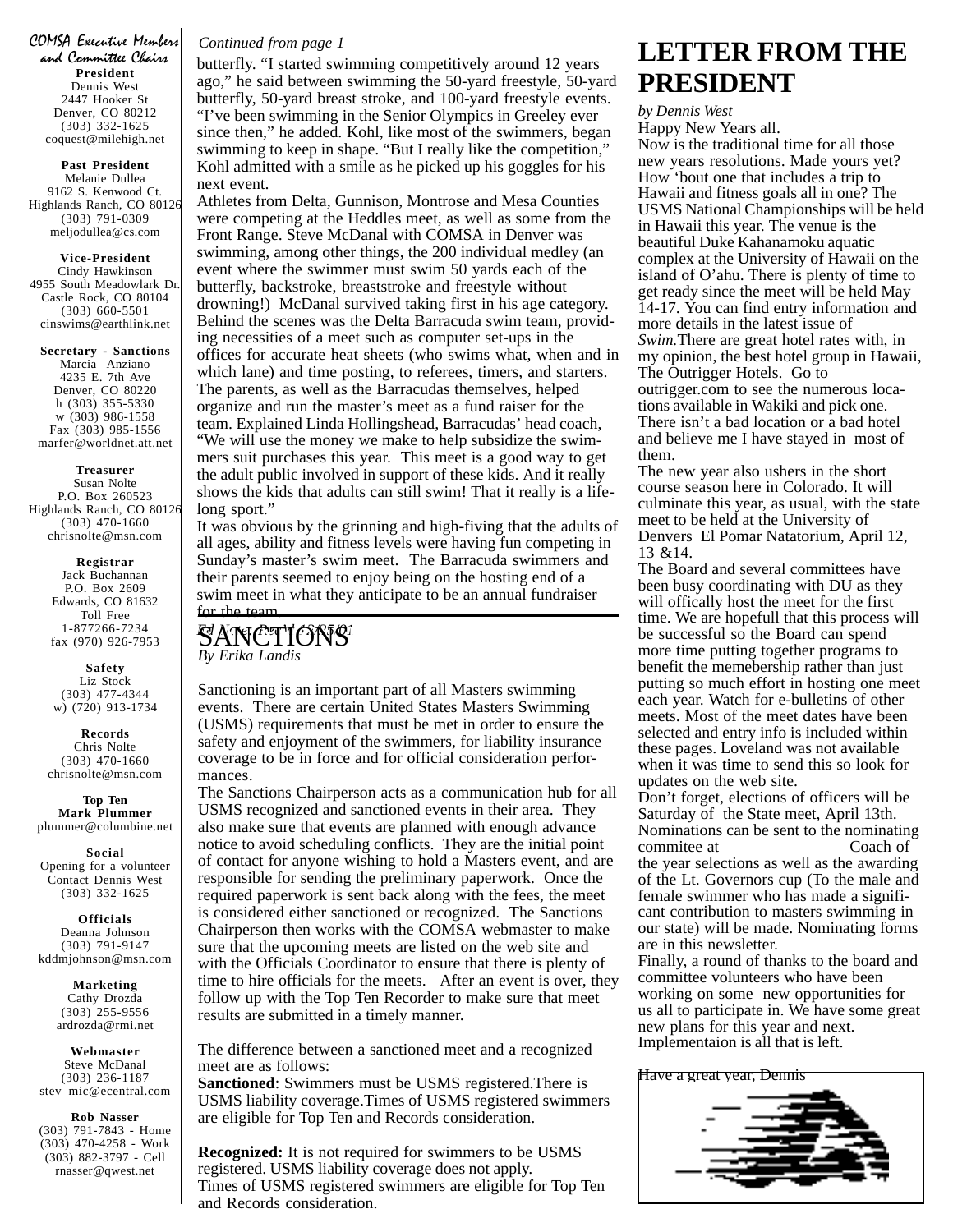#### **Request for Observed Swim for Potential World Record Swim in an IM or Butterfly Swims**

Until such time that the Masters organization within FINA can definitively act on changes recently enacted by the greater FINA organization with respect to the use of the breaststroke kick in butterfly events or the butterfly portions of the IM or medley relay, those who might break a world record in one of these events must request in advance that the swim be observed for compliance with the current FINA rule to insure acceptance of the record application. The changes in the FINA rule no longer permit the use of the breaststroke kick in the butterfly. This form is to be used by the swimmer and meet officials to request the observation and certify the swim. This form is required only for Long Course or Short Course Meter events only.

Portion to be filled out by swimmer and presented to the meet referee PRIOR to the swim:

|      | Please observe the following swim: |            |
|------|------------------------------------|------------|
| Name |                                    | Event $#/$ |
| Name |                                    |            |
| Heat | Lane                               |            |
|      | Meet name and Date                 |            |

\_\_\_\_\_\_\_\_\_\_\_\_\_\_\_\_\_\_\_\_\_\_\_\_\_\_\_\_\_\_\_\_\_\_\_\_\_\_\_ Portion to be filled out by meet officials: I observed the above swimmer compete in the specified event and certify that the butterfly portion of the swim was completed (check one)

**O** without using the breaststroke kick (in compliance with the FINA butterfly rules).

**O** using the breaststroke kick.

Signature \_

Date

Printed name

Note to officials: Starting September 20, 2001 and until further notice the FINA rules prohibit the use of the breaststroke kick during butterfly swims. USMS rules at this time have not been changed and

therefore still permit the breaststroke kick in the butterfly. Please observe the listed swim and if appropriate, certify that the breaststroke kick was not used during the swim. This certification should not be provided if this form is not provided in advance of the swim. Note to meet committee: Please attach this form with application for world records. World record applications with swims certified to be in compliance will be considered. Those which indicated the use of the breaststroke kick or which were not observed may be considered if FINA chooses to do so. USMS will hold these forms until a decision has been made.

### **RULE CHANGES**

*USMS Legislation, Registration and Rules Committees*

The House of Delegates meeting at the USMS convention in Louisville approved or announced several significant changes that you need to receive immediately. These changes are listed below.

1. The FINA Bureau has accepted our request for a variation to the butterfly rule to allow Masters swimmers to use a breaststroke kick for the period September 20 (when the Fukuoka amendment came into force) until May 23 (when the Masters Congress amendment will come into effect). This exception means that we return to the rules prior to September 20, which allowed the breaststroke kick to be used in the butterfly for all events. Records set during the intervening time will be acceptable with either kick as long as they otherwise qualify.

2. USMS has changed its minimum age of membership to 18 effective November 18, 2001. Registrars may begin to accept members immediately. They must, however, insure that the registration form is dated on or after the potential member's 18<sup>th</sup> birthday. We cannot accept forms signed while the person is 17. Members



## **USMS One Hour Postal Swim**

The Florida Maverick Masters will proudly host the 2002 USMS One Hour Postal Swim National Championship in January, 2002. The One Hour Swim is the first USMS Long

Distance National Championship each year, and it is traditionally the most popular Long Distance Championship event. Last year, the One Hour Swim drew nearly 2000 swimmers from across the United States and abroad. Maverick Coach Paul Hutinger has developed Training Hints for the One Hour Swim. The file is available in PDF. For entry information or training tips go to : http://www.maverickswim.org can compete in USMS meets when they meet the requirements for being considered 19 for a given meet. For short course yard meets, a member can compete as long as their 19<sup>th</sup> birthday occurs on or prior to the last day of the meet. For both short course and long course meter meets, an 18 year-old member may compete in the year in which his/her 19<sup>th</sup> birthday occurs. In all cases, they will be competing as 19 yearolds for the purpose of individual and relay age group determination. Registrars currently using the USMS registration software will receive a new version shortly. They can currently register 18 year-old members but the cards will print with a "Not Valid Until" statement on the card.

During the FINA World Championships, they enacted several changes to the technical rules of swimming which USA-Swimming, in turn, enacted on September 14, 2001 to become effective on September 20, 2001. Therefore, in accordance with 601.4.5B, the USMS rules of competition are also changed as of that date.

These changes are permissive relative to our current rules. Therefore anyone following our current rules will continue to be legal under the new rules. (You will have received separate action with respect to FINA's changing the butterfly rules.) The changes include:

Allowing the elbows to be above the surface of the water on the final stroke prior to the turn, during the turn and at the finish. Previously, only the last stroke prior to the finish could have the elbows above the water.

During the butterfly swim, the swimmer must be on the breast. Previously, the swimmers shoulders also needed to be in line with the surface of the water.

· A backstroke swimmer may be submerged at the finish of the race. For a more detailed explanation of these changes please refer to the USMS Rule Book

## **Officials Wanted**

Colorado Association of Swimming Officials (CASO) is in need of people to help referee high school swimming meets in the Denver area. As masters swimmers many of you have the requisite knowledge to help in these paid positions. Call Rex Abelein (303) 987-2520 to make arrangments to receive a rule book and complete the short test to qualify. Once qualified as a CASO official, you are also able to help with our own masters meets. If you have the time and the interest, we could use your help.